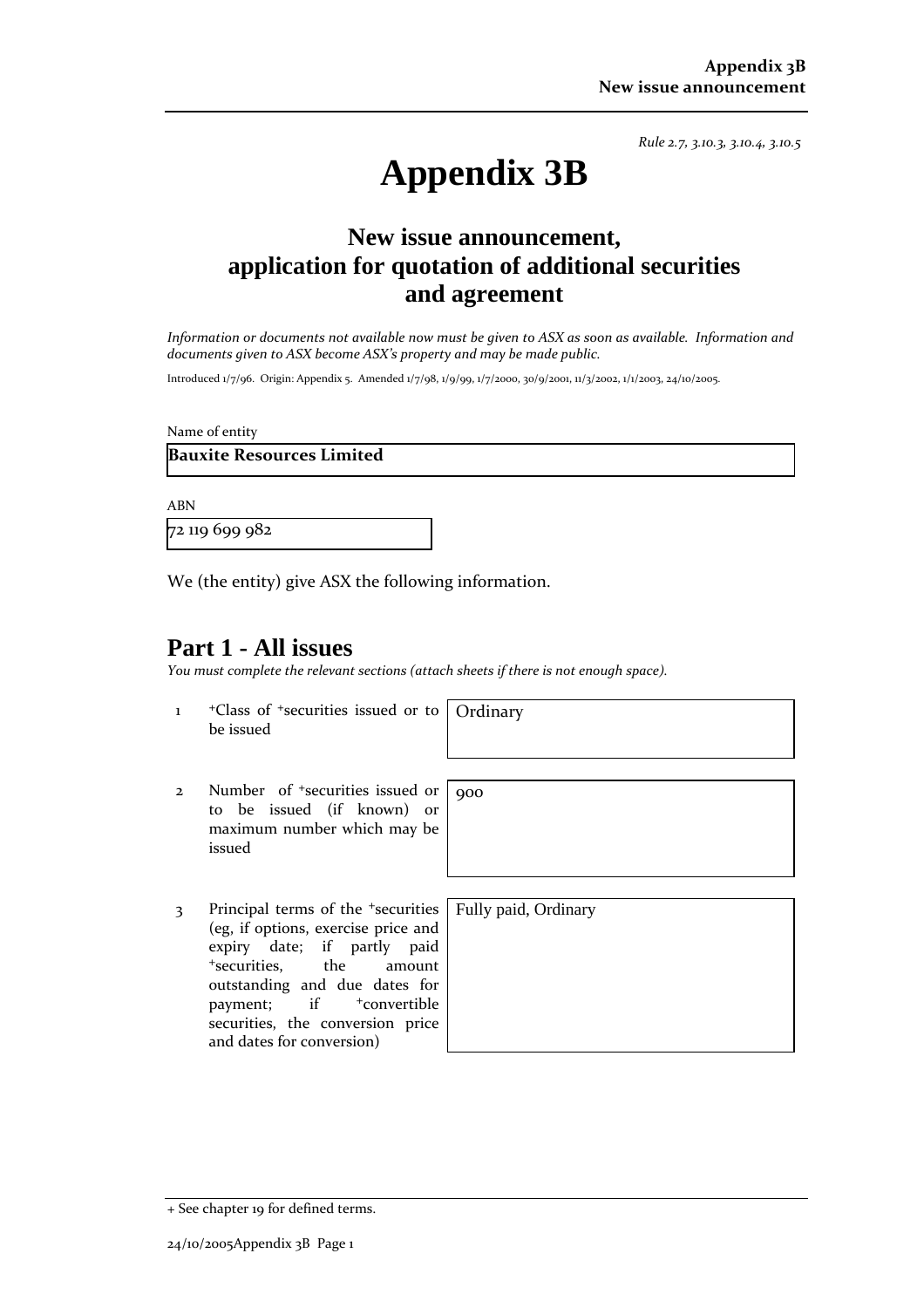| $\overline{4}$ | Do the <sup>+</sup> securities rank equally in<br>all respects from the date of<br>allotment with an existing <sup>+</sup> class<br>of quoted <sup>+</sup> securities?                                                                                                                                                                                                                                                | <b>Yes</b>                  |                       |  |
|----------------|-----------------------------------------------------------------------------------------------------------------------------------------------------------------------------------------------------------------------------------------------------------------------------------------------------------------------------------------------------------------------------------------------------------------------|-----------------------------|-----------------------|--|
|                | If the additional securities do not<br>rank equally, please state:<br>the date from which they do<br>the extent to which they<br>for<br>participate<br>the<br>next<br>dividend, (in the case of a<br>trust, distribution) or interest<br>payment<br>the extent to which they do<br>$\bullet$<br>not rank equally, other than in<br>relation to the next dividend,<br>distribution<br>interest<br><b>or</b><br>payment |                             |                       |  |
| 5              | Issue price or consideration                                                                                                                                                                                                                                                                                                                                                                                          | \$0.20 per share            |                       |  |
| 6              | Purpose of the issue<br>(If issued as consideration for the<br>acquisition of assets,<br>clearly<br>identify those assets)                                                                                                                                                                                                                                                                                            | Exercise of Options (BAUO). |                       |  |
| 7              | Dates of entering <sup>+</sup> securities<br>into uncertificated holdings or<br>despatch of certificates                                                                                                                                                                                                                                                                                                              | 30 April 2008               |                       |  |
|                |                                                                                                                                                                                                                                                                                                                                                                                                                       | Number                      | <sup>+</sup> Class    |  |
| 8              | and <sup>+</sup> class of<br>Number<br>all                                                                                                                                                                                                                                                                                                                                                                            |                             |                       |  |
|                | <sup>+</sup> securities<br>quoted on<br><b>ASX</b>                                                                                                                                                                                                                                                                                                                                                                    | 43,699,150                  | Ordinary Shares - BAU |  |

53,814,600

(*including* the securities in

clause 2 if applicable)

20 cent Options Expiring 31 January 2009 - BAUO

<sup>+</sup> See chapter 19 for defined terms.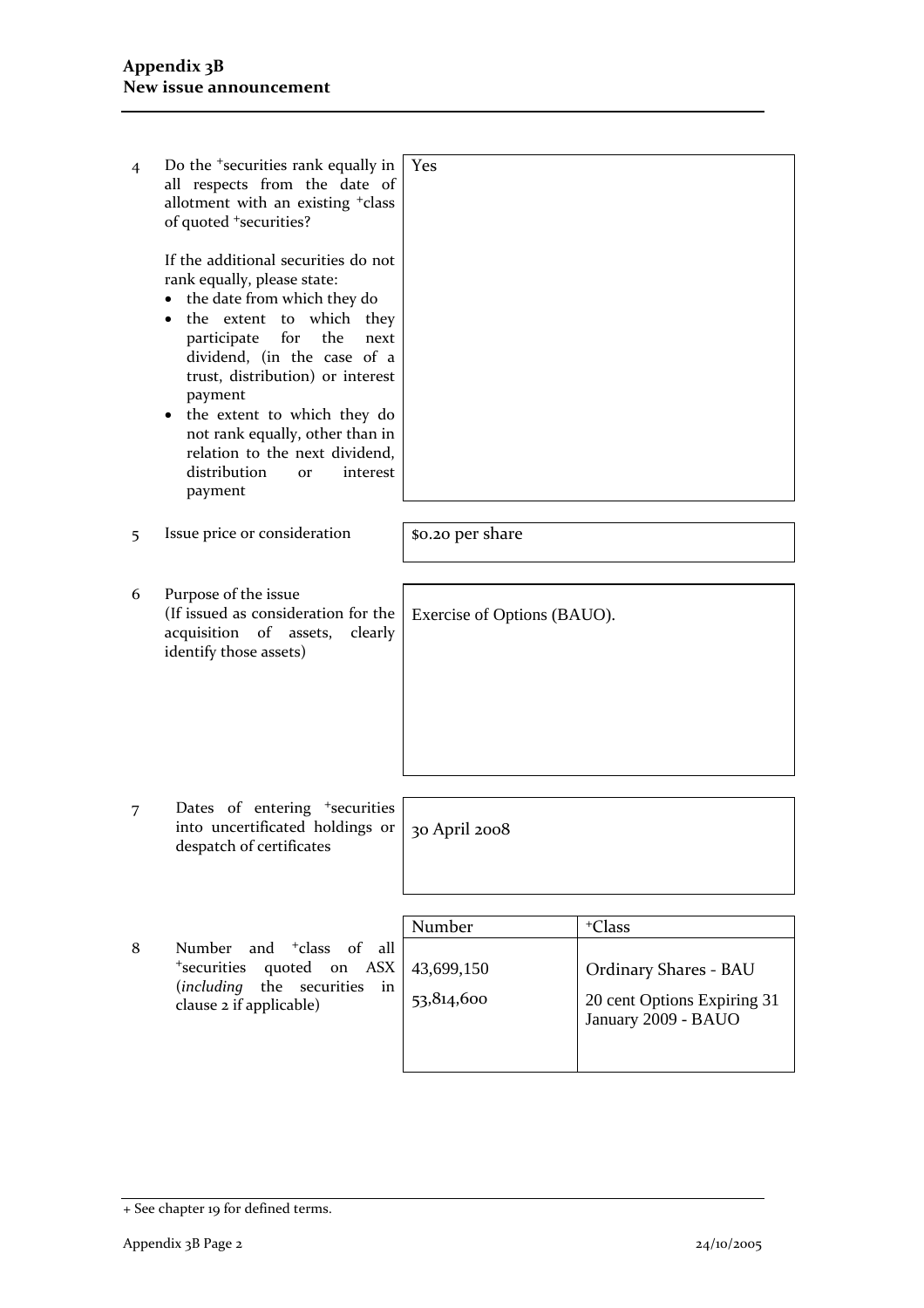9 Number and <sup>+</sup>class of all <sup>+</sup>securities not quoted on ASX (*including* the securities in clause 2 if applicable)

| Number     | <sup>+</sup> Class                              |  |  |
|------------|-------------------------------------------------|--|--|
| 8,257,500  | <b>Ordinary Shares</b>                          |  |  |
|            | Restricted - BAUAI                              |  |  |
| 55,685,000 | <b>Ordinary Shares</b>                          |  |  |
|            | Restricted - BAUAK                              |  |  |
| 9,000,000  | 20 cent Options Expiring<br>31 May 2012 - BAUAM |  |  |
|            |                                                 |  |  |
| 2,000,000  | 25 cent Options Expiring<br>15 May 2012 - BAUAO |  |  |
|            | 40 cent Options Expiring                        |  |  |
|            | 15 May 2012– BAUAO                              |  |  |
| 4,000,000  |                                                 |  |  |
|            |                                                 |  |  |
|            |                                                 |  |  |

10 Dividend policy (in the case of a trust, distribution policy) on the increased capital (interests)

# **Part 2 - Bonus issue or pro rata issue**

Q 11 – 33 Not applicable

# **Part 3 - Quotation of securities**

*You need only complete this section if you are applying for quotation of securities*

- 34 Type of securities (*tick one*)
- (a)  $\boxed{\times}$  Securities described in Part 1
- (b) All other securities

Example: restricted securities at the end of the escrowed period, partly paid securities that become fully paid, employee incentive share securities when restriction ends, securities issued on expiry or conversion of convertible securities

# **Entities that have ticked box 34(a)**

#### **Additional securities forming a new class of securities**

*Tick to indicate you are providing the information or*

*documents*

- 35 If the <sup>+</sup>securities are <sup>+</sup>equity securities, the names of the 20 largest holders of the additional <sup>+</sup>securities, and the number and percentage of additional <sup>+</sup>securities held by those holders
- 

36 If the +securities are +equity securities, a distribution schedule of the additional <sup>+</sup>securities setting out the number of holders in the categories 1 ‐ 1,000

1,001 ‐ 5,000 5,001 ‐ 10,000 10,001 ‐ 100,000

<sup>+</sup> See chapter 19 for defined terms.